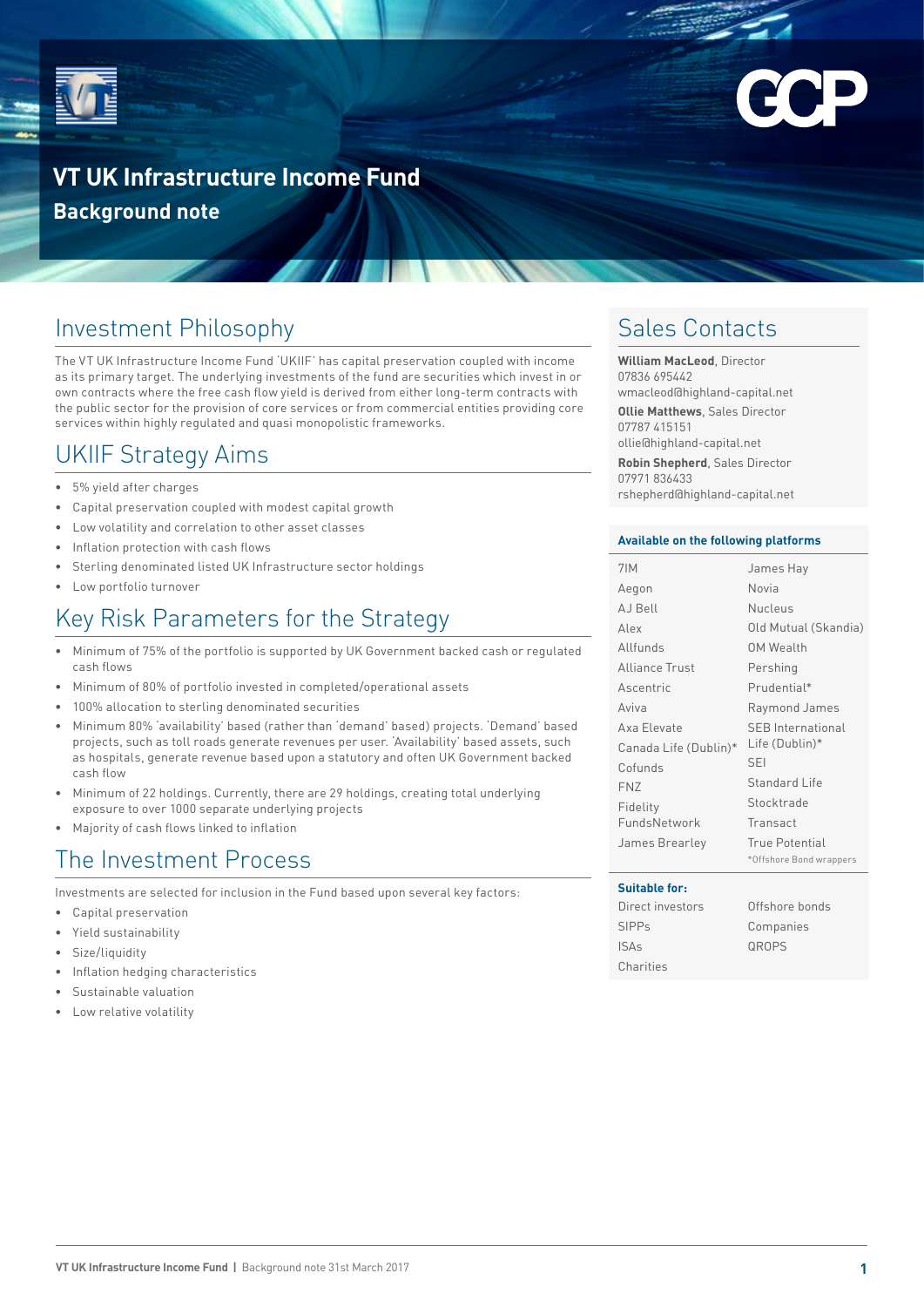# UKIIF Financial Highlights – 25th January 2016 to 31st March 2017

- Assets under management of £162m as at 31/3/17
- UKIIF portfolio turnover to 31st March of 3.86%



# Dividends paid per £1000 invested

| Dividends          | <b>May 16</b> | <b>Aug 16</b> | <b>Nov 16</b> | Jan 17 | <b>Apr 17</b> | Total Income | <b>Total Return</b> |
|--------------------|---------------|---------------|---------------|--------|---------------|--------------|---------------------|
| UKIIF C GBP Income | £6.61         | £10.99        | £15.49        | £12.85 | £9.55         | £55.49       | £1.141.74           |
| UKIIF I GBP Income | £8.03         | £11.47        | £16.00        | £13.33 | £10.05        | £58.88       | £1.142.30           |

# Returns indices

|                                   | <b>Mar 17</b> | 3 Months | 6 Months | 12 Months | Since Inception |
|-----------------------------------|---------------|----------|----------|-----------|-----------------|
| UKIIF*                            | 0.75%         | 2.18%    | 3.54%    | 11.46%    | 13.95%          |
| <b>MSCI UK</b>                    | 1.17%         | 3.79%    | 8.14%    | 23.50%    | 31.26%          |
| <b>MSCI World</b>                 | 0.58%         | 5.12%    | 12.56%   | 31.92%    | 42.56%          |
| <b>MSCI Global Infrastructure</b> | 0.81%         | 2.78%    | 5.10%    | $19.49\%$ | 32.12%          |
| Gilts                             | $-0.17%$      | 1.30%    | $-3.10%$ | 4.08%     | 6.61%           |

# Correlation, Performance & Volatility Comparison

|                                   | <b>Correlation</b>              | Return | Volatility | <b>Yield</b> |
|-----------------------------------|---------------------------------|--------|------------|--------------|
| UKIIF*                            | $\hspace{0.1mm}-\hspace{0.1mm}$ | 14.0%  | 5.2%       | $4.4\%$      |
| <b>MSCI UK</b>                    | 0.43                            | 31.3%  | 14.8%      | $3.9\%$      |
| <b>MSCI World</b>                 | $-0.01$                         | 42.6%  | 13.0%      | $2.4\%$      |
| <b>MSCI Global Infrastructure</b> | $-0.08$                         | 32.1%  | 13.5%      | 3.9%         |
| UK 10 Year Gilts                  | $-0.23$                         | 6.6%   | 7.4%       | $.1\%$       |

\* VT UK Infrastructure Income Fund GBP C Acc. Past performance is not necessarily a guide to future performance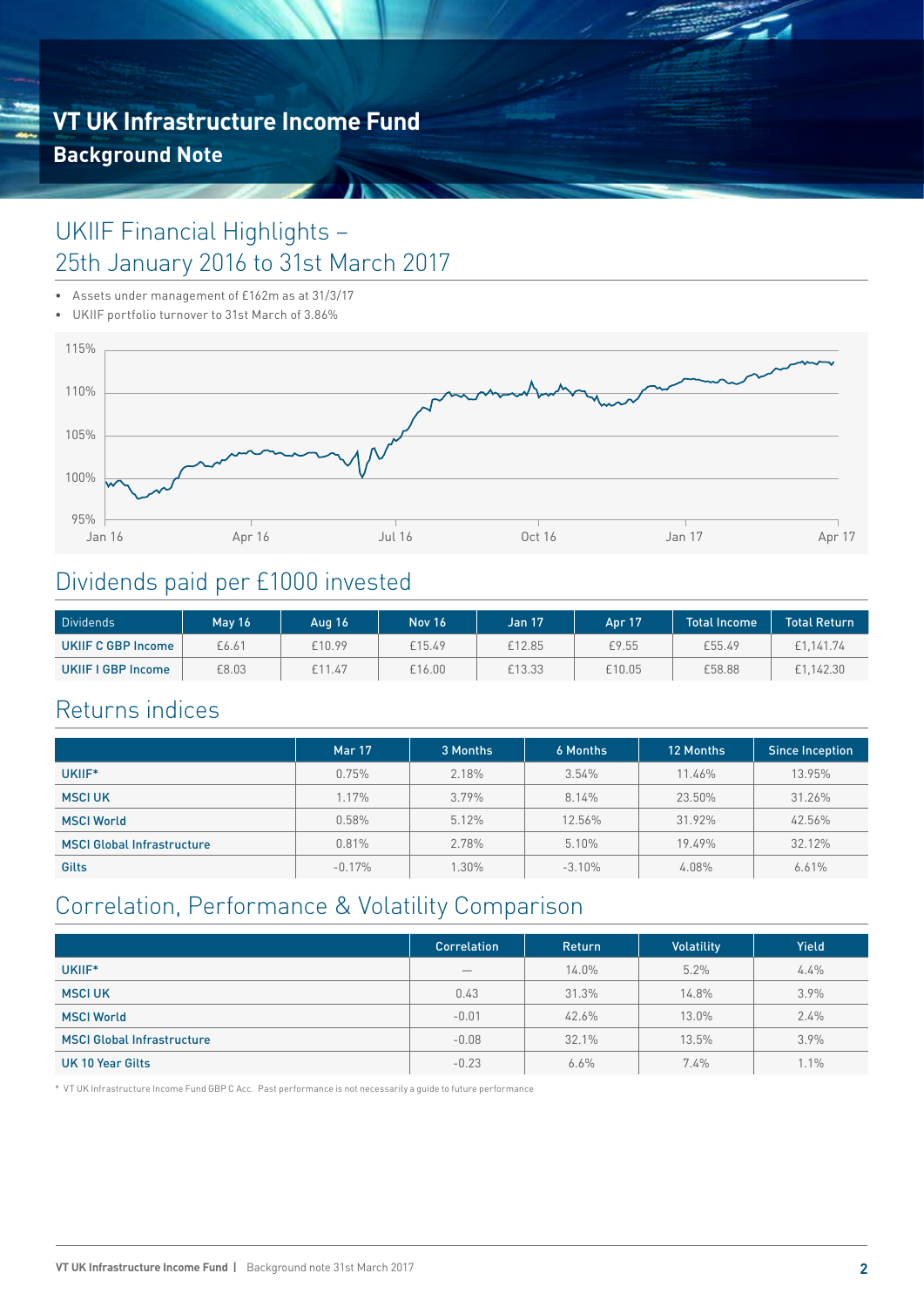### Drawdowns

|                                   | <b>Drawdown</b> | <b>Start</b> | <b>End</b> | New High  | <b>Fund During</b><br><b>Drawdown</b> |
|-----------------------------------|-----------------|--------------|------------|-----------|---------------------------------------|
| UKIIF*                            | $-3.04\%$       | 29 Apr 16    | 27 Jun 16  | 04 Jul 16 |                                       |
| <b>MSCI UK</b>                    | $-8.81%$        | 29 Jan 16    | 11 Feb 16  | 29 Feb 16 | $-1.84%$                              |
| <b>MSCI World</b>                 | $-7.54\%$       | 29 Jan 16    | 11 Feb 16  | 23 Feb 16 | $-1.84%$                              |
| <b>MSCI Global Infrastructure</b> | $-8.66\%$       | 17 Oct 16    | 14 Nov 16  | 30 Dec 16 | $-1.14\%$                             |

\* VT UK Infrastructure Income Fund GBP C Acc. Past performance is not necessarily a guide to future performance

### Top 10 holdings

| Company                                   | $\%$ |
|-------------------------------------------|------|
| <b>Bluefield Solar Income Fund Ltd</b>    | 8.6  |
| <b>GCP Infrastructure Investments Ltd</b> | 8.3  |
| Renewables Infrastructure Group Ltd       | 8.0  |
| <b>MedicX Fund Ltd</b>                    | 6.1  |
| <b>Foresight Solar Fund Ltd</b>           | 5.5  |
| John Laing Environmental Assets Group Ltd | 4.6  |
| <b>NextEnergy Solar Fund Ltd</b>          | 4.5  |
| <b>Greencoat UK Wind PLC</b>              | 4.5  |
| <b>Target Healthcare REIT Ltd</b>         | 4.4  |
| <b>SQN Asset Finance Income Fund Ltd</b>  | 4.0  |

### Portfolio



#### **Underlying Project Exposure**



## Note on Current Valuations for the UK Infrastructure Sector

In the closed ended investment companies we see excellent value across the best firms as they continue to acquire long dated cashflows at high single digit returns with upward only inflation linkages. In the renewables sector the best operators are acting as consolidators, as industry and EIS owned facilities, for example, continue to be sold to lock in the developer returns; as yet despite persistently low bond yields, yields at purchase here are not under pressure. Discount rates being used to generate NAVs remain conservative as they are set by Boards or external consultants and vary in the 7.5% to 8.75% range. Modest leverage is being applied to these portfolios taking advantage of the availability of extremely low, long term fixed rate debt offered by UK pension funds and insurers (in the 3.00% area) which further enhances returns for investors. The backdrop is similar in the pure Infrastructure names; with increased government focus on infrastructure stimulating asset production and again reducing any downward market pressure on rates at which assets are acquired. Across all the closed end investment companies two additional value aspects stand out: the first as noted in the inflation linkage which is already having an effect – for example Bluefield Solar's NAV increased 5.6% over the six months to 31/12/16 with inflation adding c 50% of this; the second is that as the companies place shares to finance new acquisitions, VTUKIIF as an aggregator is able to acquire a significant amount of its requirements in this manner which significantly reduces premiums to the (conservative) NAVs – and in aggregate the fund has saved 68.5 bps in this way since launch (vs pre announcement share prices).

In REITs similarly, we continue to find compelling value in primary healthcare such as GP surgeries, well run care home portfolios and some student accommodation funds. Yields for these long term lease assets remain well above those achievable for similar risks in the bond markets, given the best managers work hard to put together portfolios of assets (which individually lack scale) and again modest long term leverage provides an excellent boost for investors. We recently invested in the Impact Healthcare IPO, an existing portfolio yielding 6% from day one with capital growth potential which is already reflected in the price performance.

In bonds the assets that we bought have done particularly well, with some gains from general price appreciation and a good amount of alpha stemming from the research driven approach identifying value opportunities, such as in RWE (Innogy Finance) before its reorganisation. However, at present as noted, QE has pushed bonds to a level where opportunities are few and value is scarce and our allocation is presently at its lowest since launch. Our only purchase in recent months being an issue backed by the PPI financing of the major hospitals in Peterborough, which continues to perform very well.

Equities (mainly utilities) as a whole comprise less than 20% of our portfolio. Global developed markets equities look fully valued but we believe predictably regulated utilities with strong regulated asset bases and broad customer profiles offering yields between 4% and 6% with steady capital performance remain compelling value propositions at this level of portfolio concentration.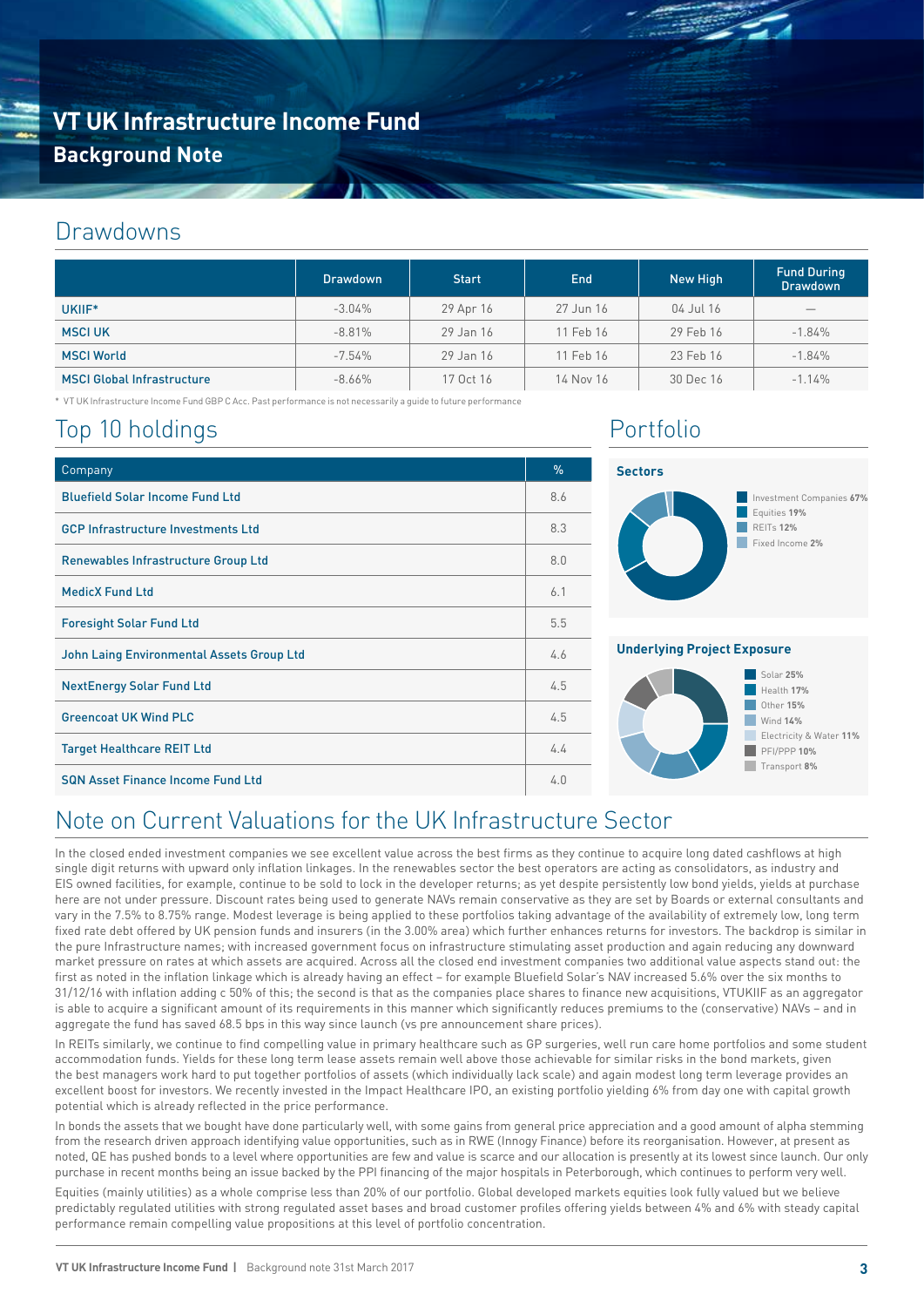### Risks associated with investing in UK Infrastructure

**Inflation** – Infrastructure assets are expensive and are often paid for over an extended period of time, backed by public sector cashflows. Private sector infrastructure projects such as renewables are generally subsidised by Government backed subsidies. The long dated nature of these concessions exposes the recipient to the risk of inflation and to mitigate the impact, the cashflows are often linked to inflation. Government subsidies are reset annually in April, upwards only, to take account of RPI, meaning the cashflow arising increases to the equity owners. Additionally, the Net Asset Values of the equity owners inflate during periods of elevated inflation. For example, HICL assume the long term RPI rate to be 2.75% per annum. A divergence of 1% above or below will increase or decrease the Net Asset Value of the Company by 6% per annum.

Lenders to infrastructure projects benefit from 'principal indexation' using the annualised RPI or CPI figure as their benchmark. The principal of the loan can increase annually, above a pre agreed 'strike price'. The interest rate for the loan remains the same but the principal rises, ensuring the lender benefits in times of elevated inflation. These contracts are upwards only and for the life of the loan.

**Counterparty** – As with other asset classes, there is the possibility of a counterparty defaulting within an infrastructure project. However, as many projects are supported by the UK public sector, the risks are considered to be very low. Although such a default could adversely affect the income received by the fund and impact the value of the fund's assets, it is worth noting that since this form of financing was introduced in 1994, impairments and defaults have been very rare and the corresponding impact negligible.

**Regulatory** – In the UK, all projects built under the Private Finance Initiative (PFI), now called PF2, and all subsidies supporting the installation and operation of renewable energy projects are protected under the Infrastructure Act 2015. Since its introduction in the early 1990s PFI and PF2 have enjoyed the support of central Government. The Government could initiate new law amending previous Acts of Parliament, however, the Government has a stated target for expenditure of £500bn and it is anticipated that 2/3 will come from the private sector. It is considered unlikely that the Government would amend this legislation and for fear of deterring the private sector.

# The impact of rising Government Bond Yields on the UK Infrastructure Sector

The graph below shows the historic movements of 15 year BBB GBP corporate bond yields, 15 year gilt yields and infrastructure sector yields. Whilst there is a correlation between the long dated credit markets and the infrastructure sector, there is a weaker relationship between the infrastructure sector and corporate bonds and a negative correlation to Gilts. It can be seen from the graph below that this is evident in both strengthening and weakening credit markets.

It is worth noting the current spread between gilts and infrastructure yields is high by historical standards, suggesting a 'buy signal' for the sector.



Source: Bloomberg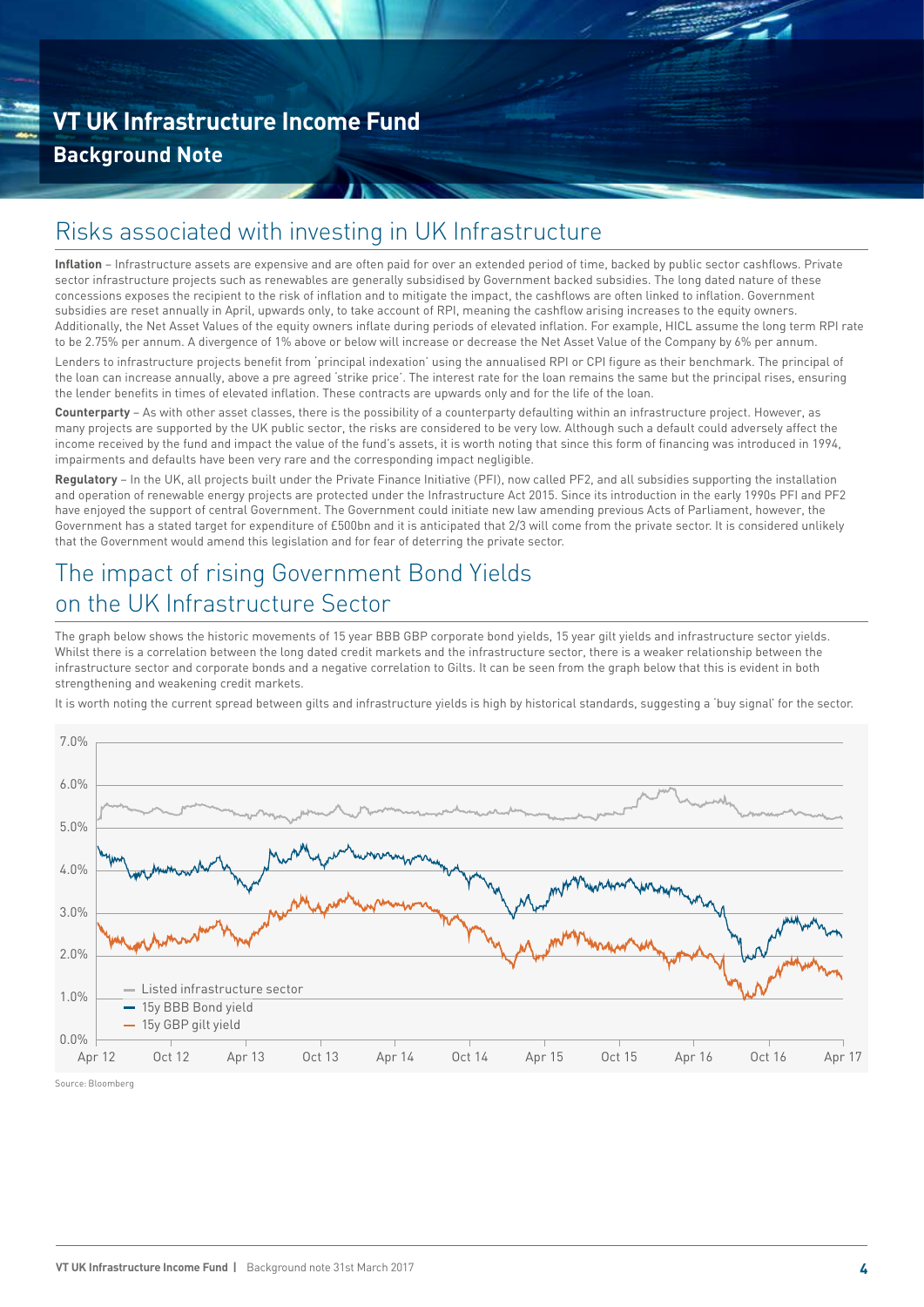### UK Infrastructure investment company premiums to Net Asset Values (NAV)

- Companies in the infrastructure sector are structured similarly to Investment Trusts, which enables these companies to invest in or buy and hold illiquid assets with long dated cashflows attached. The lack of liquidity, eg lack of trading in the underlying holdings presents a problem for the valuation agents, who have little real data on which to calculate the Net Asset Value of each of these Companies. They are inclined to err on the side of caution and undervalue (rather than overvalue) these portfolios. The market must then decide the 'correct' price at which it is willing to buy and sell the equity of security.
- As evidenced by the examples below, on the rare occasions when infrastructure funds dispose of assets, they have done so at substantial premiums, not only to the NAV, but also to the implied valuations demonstrated by the share price. Such historic disposals support the case of infrastructure NAVs significantly underestimating the true, realised value within portfolios.

"HICL Infrastructure Company Limited has sold its 56% equity and subordinated debt interest in the Colchester Garrison MoD Project… £21.7m above the directors' valuation of £86.6m as at 30 September 2014." and John Laing Infrastructure Fund Ltd reported on 20th March 2017

"Divestment of interests in two projects for £43.4m, representing a c.36% uplift on the carrying value, and resulting in an aggregate realised IRR of c.16%."

Following the referendum in the UK one of the key NAV valuation inputs, the implied discount rates, were re-rated upwards by up to 0.125% as Gilt yields fell. Despite this rise the discount rates applied to the long dated cash flows, which contribute to the NAV calculation of each portfolio, remain in a range between 7.5% and 9%. The conclusion is that NAVs are conspicuously conservative and premiums are a misleading measure of the value of these companies.

### Sector Premiums

|                                                 | Price  | <b>NAV</b>                        | <b>Premiums</b> |
|-------------------------------------------------|--------|-----------------------------------|-----------------|
| <b>Bluefield Solar Income Fund Ltd</b>          | 111.25 | 105.7                             | 5.25%           |
| <b>GCP Student Living PLC</b>                   | 150    | 136.74                            | 9.70%           |
| <b>Foresight Solar Fund Limited</b>             | 107.5  | 105.6                             | 1.80%           |
| <b>GCP Asset Backed Income Fund Limited</b>     | 108.25 | 100.01                            | 8.24%           |
| <b>GCP Infrastructure Investments</b>           | 128.8  | 110.8                             | 16.25%          |
| <b>HICL Infrastructure Fund Limited</b>         | 169    | 147.4                             | 14.65%          |
| John Laing Environmental Assets Group Limited   | 109    | 100                               | 9.00%           |
| John Laing Infrastructure Fund                  | 133.9  | 116.72                            | 14.72%          |
| <b>Medicx Fund Ltd</b>                          | 89     | 72.4                              | 22.93%          |
| <b>NextEnergy Solar Fund Limited</b>            | 110.5  | 102.6                             | 7.70%           |
| <b>SQN Asset Finance Income Fund Limited</b>    | 114    | 99.02                             | 15.13%          |
| <b>Target Healthcare REIT Limited</b>           | 114.25 | 101.8                             | 12.23%          |
| <b>Renewables Infrastructure Group Limited</b>  | 107.5  | 100.1                             | 7.39%           |
| Sequoia Economic Infrastructure Income Fund Ltd | 110.25 | 102.88                            | 7.16%           |
| <b>Greencoat UK WIND PLC</b>                    | 118.3  | 108.6                             | 8.93%           |
|                                                 |        | Average                           | 10.74%          |
|                                                 |        | <b>Portfolio Weighted Average</b> | 7.94%           |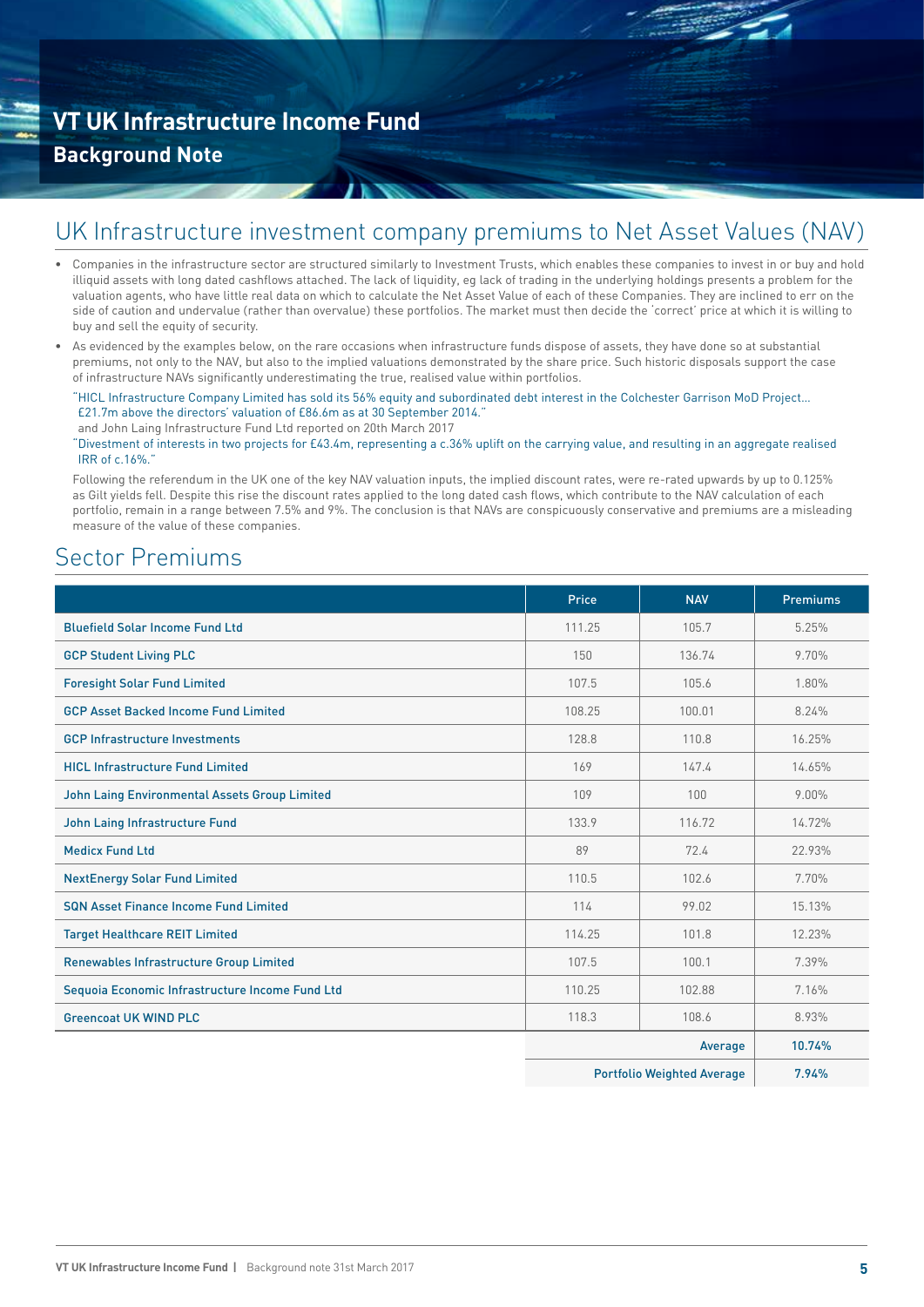## Price execution on capital raises

The VT UK Infrastructure Income Fund is designed and managed to deliver capital preservation and income and turnover is kept to a minimum. Many of the Companies in the sector have grown by issuing new equity at a discount to the prevailing price and the Fund has participated whenever the opportunity has arisen to add holdings at an advantageous price. Since inception, the Fund added to existing positions this way on over 25 occasions saving investors a combined 68.5 bps.

| <b>Trade Date</b>    | <b>Stock</b> | Price pre-<br>announcement | <b>Price Paid</b> | Saving (£) | Saving (%) | Savings:<br>bps vs closing<br>price pre<br>announcement | NAV on<br><b>Trade Date</b> | Premium  |
|----------------------|--------------|----------------------------|-------------------|------------|------------|---------------------------------------------------------|-----------------------------|----------|
| 8th Feb 2016         | <b>DIGS</b>  | £1.3825                    | £1.3500           | £0.0325    | 2.35%      | 3.1                                                     | 138                         | $-2.17%$ |
| 13th May 2016        | <b>UKWG</b>  | £1.0975                    | £1.0500           | £0.0475    | 4.33%      | 1.7                                                     | 102.94                      | 2.00%    |
| 17th May 2016        | <b>TRIG</b>  | £1.0390                    | £1.0100           | £0.0290    | 2.79%      | 1.8                                                     | 96.79                       | 4.35%    |
| 20th May 2016        | <b>DIGS</b>  | £1.3650                    | £1.3610           | £0.0040    | 0.29%      | 0.1                                                     | 134.06                      | 1.52%    |
| 26th May 2016        | PRJC         | £1.0000                    | £1.0000           | £0.0000    | 0.00%      | 0.0                                                     | 100                         | 0.00%    |
| 27th May 2016        | <b>JLEN</b>  | £1.0138                    | £0.9775           | £0.0362    | 3.58%      | 1.9                                                     | 95.19                       | 2.69%    |
| 8th July 2016        | GCPI         | £1.1900                    | £1.1650           | £0.0250    | 2.10%      | 3.4                                                     | 106.66                      | 9.23%    |
| 22nd July 2016       | <b>NESF</b>  | £1.0175                    | £1.0040           | £0.0135    | 1.33%      | 0.3                                                     | 98.77                       | 1.65%    |
| <b>9th Sept 2016</b> | <b>NESF</b>  | £1.0375                    | £1.0325           | £0.0050    | 0.48%      | 0.2                                                     | 99.07                       | 4.22%    |
| <b>9th Sept 2016</b> | <b>FSFL</b>  | £1.0425                    | £1.0250           | £0.0175    | 1.68%      | 1.9                                                     | 99.3                        | 3.22%    |
| 22nd Sept 2016       | <b>HICL</b>  | £1.7840                    | £1.7000           | £0.0840    | 4.71%      | 3.1                                                     | 142.2                       | 19.55%   |
| 23rd Sept 2016       | <b>TRIG</b>  | £1.0480                    | £1.0100           | £0.0380    | 3.63%      | 3.9                                                     | 96.06                       | 5.14%    |
| 25th Oct 2016        | <b>FSFL</b>  | £1.0500                    | £1.0300           | £0.0200    | 1.90%      | 0.8                                                     | 99.16                       | 3.87%    |
| <b>7th Nov 2016</b>  | GABI         | £1.0850                    | £1.0450           | £0.0400    | 3.69%      | 4.5                                                     | 99.42                       | 5.11%    |
| 18th Nov 2016        | <b>UKWG</b>  | £1.1640                    | £1.1000           | £0.0640    | 5.50%      | 1.9                                                     | 105.72                      | 4.05%    |
| <b>21st Nov 2016</b> | <b>NESF</b>  | £1.0575                    | £1.0450           | £0.0125    | 1.18%      | 0.9                                                     | 100.42                      | 4.06%    |
| 29th Nov 2016        | <b>GCPI</b>  | £1.3250                    | £1.2350           | £0.0900    | 6.79%      | 16.9                                                    | 107.77                      | 14.60%   |
| 5th Dec 2016         | <b>SEQI</b>  | £1.0775                    | £1.0500           | £0.0275    | 2.55%      | 7.3                                                     | 101.36                      | 3.59%    |
| <b>7th Dec 2016</b>  | SQNc         | £1.0000                    | £1,0000           | £0.0000    | $0.00\%$   | 0.0                                                     | 100                         | $0.00\%$ |
| 16th Dec 2016        | <b>DIGS</b>  | £1.4625                    | £1.4000           | £0.0625    | 4.27%      | 3.1                                                     | 135.98                      | 2.96%    |
| 8th Feb 2017         | <b>JLEN</b>  | £1.0650                    | £1.0100           | £0.0550    | 5.16%      | 8.7                                                     | 98.47                       | 2.57%    |
| 22nd Feb 2017        | <b>DIGS</b>  | £1.4300                    | £1.4000           | £0.0300    | 2.10%      | 1.1                                                     | 136.74                      | 2.38%    |
| 17th Mar 2017        | <b>HICL</b>  | £1.6620                    | £1.5900           | £0.0720    | 4.33%      | 0.5                                                     | 147.4                       | 7.87%    |
| 27th Mar 2017        | JLIF         | £1.3292                    | £1.3300           | $-E0.0008$ | $-0.06%$   | 0.0                                                     | 116.72                      | 13.95%   |
| 29th Mar 2017        | <b>FSFL</b>  | £1.0825                    | £1.0775           | £0.0050    | 0.46%      | 0.7                                                     | 105.6                       | 2.04%    |
| 30th Mar 2017        | TRIG         | £1.0650                    | £1.0300           | £0.0350    | 3.29%      | 0.6                                                     | 100.1                       | 2.90%    |
|                      |              |                            |                   |            |            |                                                         | <b>Total</b>                | 68.5     |